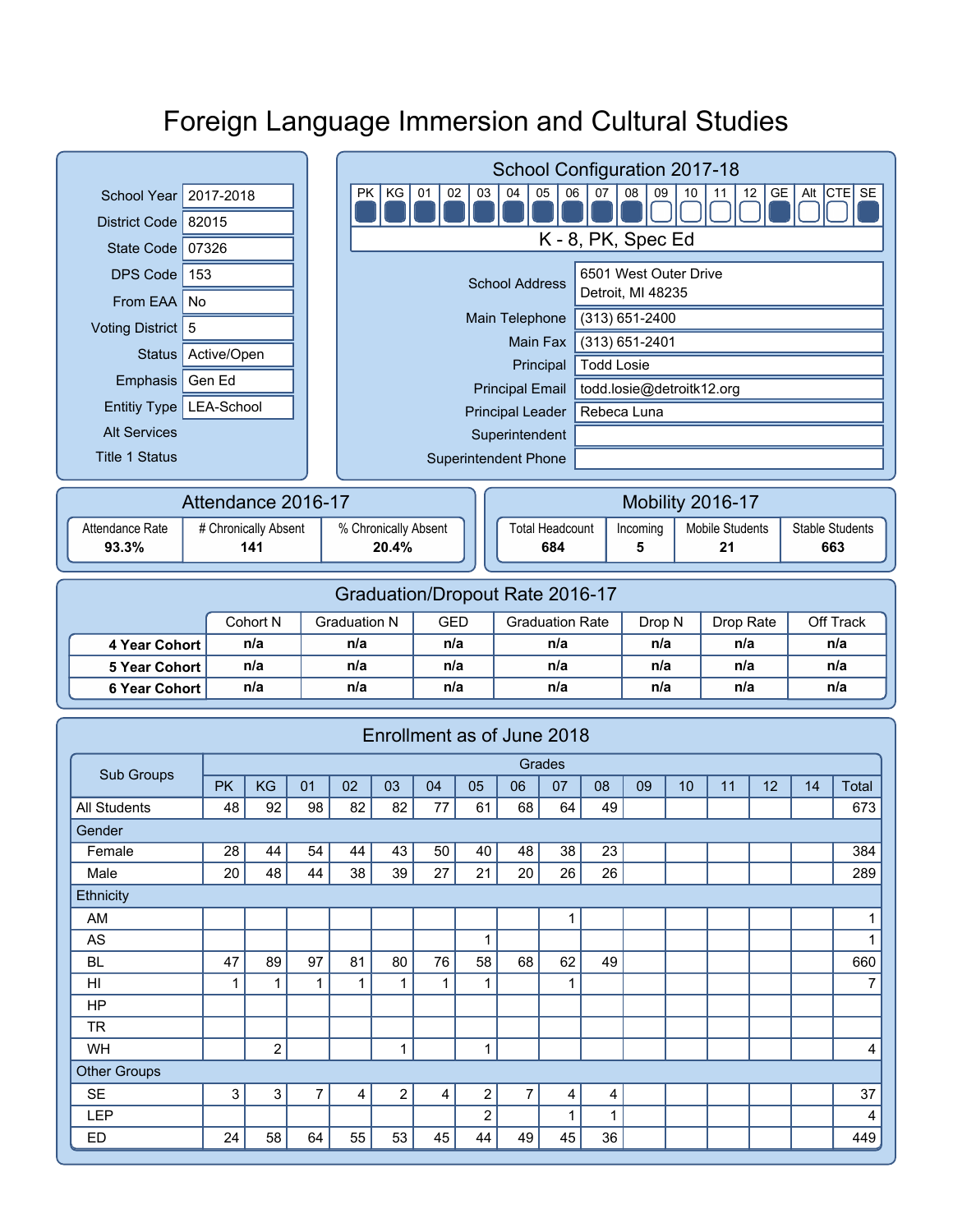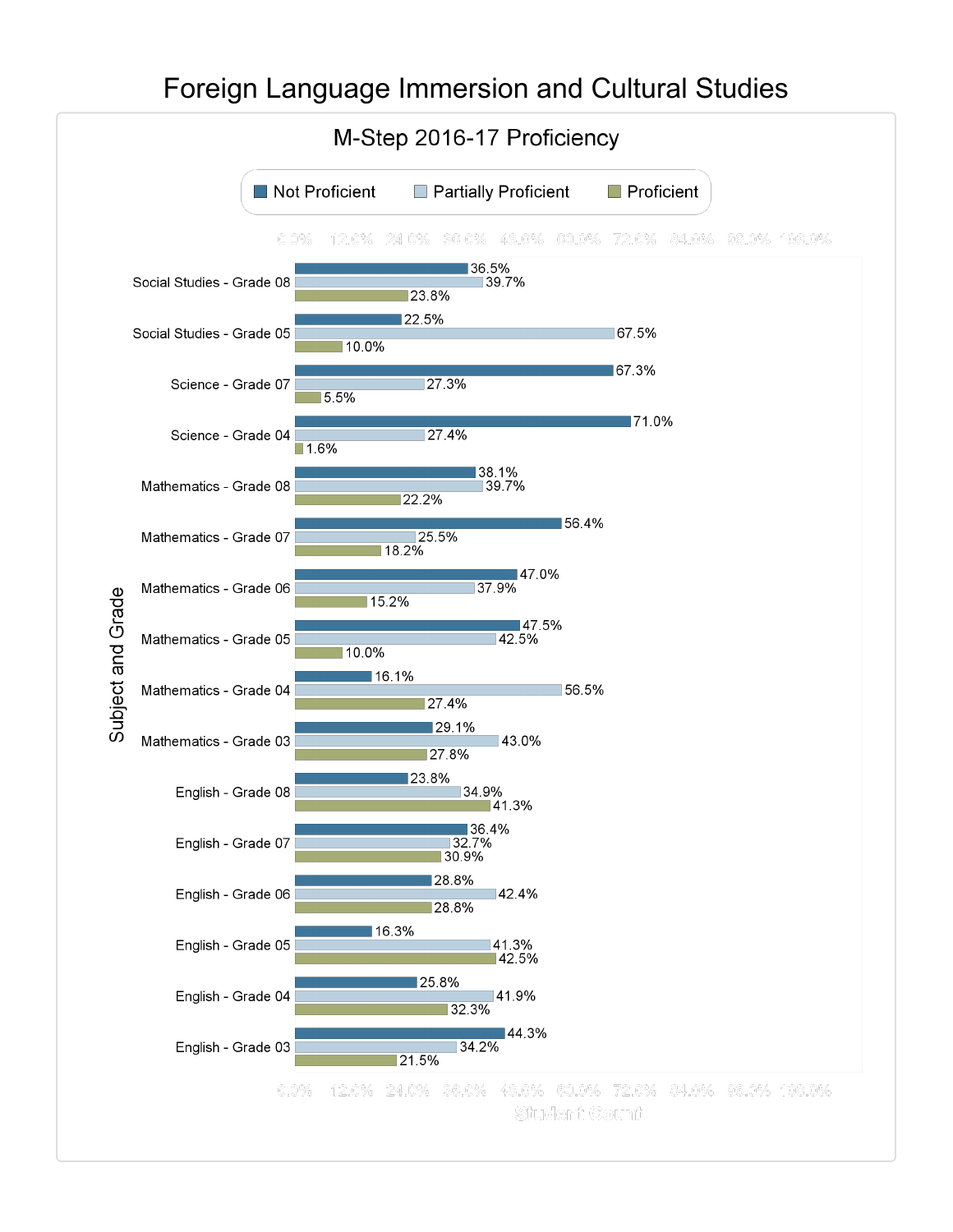NWEA MAP Spring 2017 - Average RIT Score